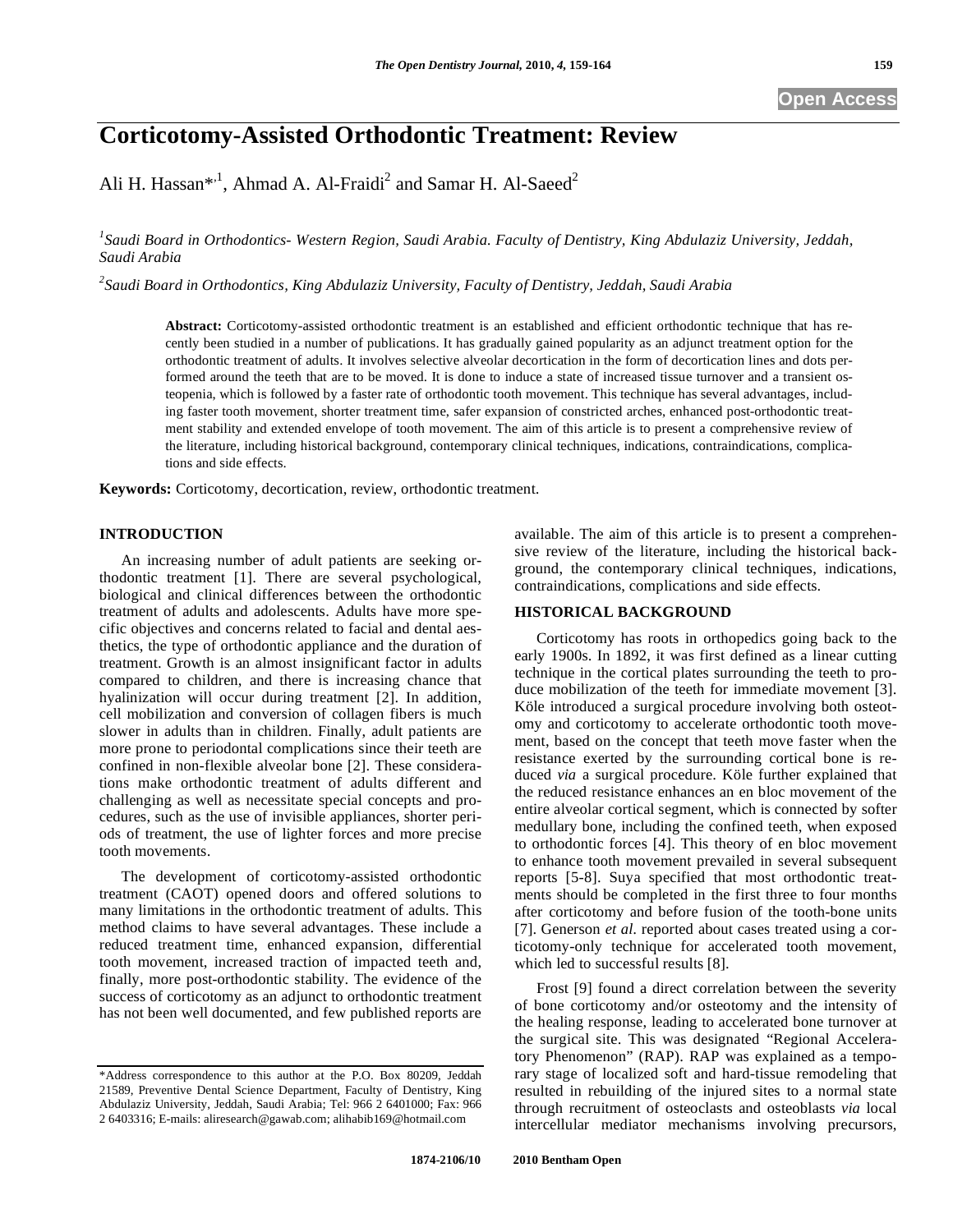supporting cells, blood capillaries and lymph [10]. This accelerated remodeling is influenced by bone density and the hyalinization of the periodontal ligament (PDL) [11-14].

#### **Contemporary Clinical Techniques**

Recently, Wilcko developed a patented technique called Accelerated Osteogenic Orthodontics (AOO) [15] or Periodontally Accelerated Osteogenic Orthodontics (PAOO) [16]. This technique is similar to conventional corticotomy except that selective decortication in the form of lines and points is performed over all of the teeth that are to be moved. In addition, a resorbable bone graft is placed over the surgical sites to augment the confining bone during tooth movement. After a healing period of one or two weeks, orthodontic tooth movement is started and then followed up using a faster rate of activation at two week intervals [15, 16].

Using this technique, Wilcko [15-17] reported rapid tooth movement at a rate of 3 to 4 times greater than conventional orthodontic movement, which was attributed to a state of reduced mineralization (reversible osteopenia) of the alveolar bone surrounding the involved teeth during the orthodontic movement and not to bony block movement, as claimed by Köle [15-17]. Wilcko explained the concept of reversible osteopenia in a study of five patients using computed tomographic imaging [17]. After corticotomy, demineralization occurs in the alveolar bone and the remaining collagenous matrix of the bone is transported with the tooth during its movement. The matrix then remineralizes after the orthodontic movement. This introduced new concepts to the CAOT field, including bone matrix transportation and osteopeniafacilitated rapid tooth movement [17].

The evidence presented in support of CAOT thus far is case report studies, which is considered weak evidence to support the purported advantages and the mechanism of action.

Recent animal studies have added more evidence to the effect of CAOT. Ren *et al.* [18] evaluated the effects of alveolar interseptal corticotomy and extraction on orthodontic tooth movement in beagles. The tooth on the experimental side moved more rapidly than the tooth on the control side, without any associated root resorption or irreversible pulp injury. In addition, active and extensive bone remodeling around the moved tooth was shown. Mostafa *et al.* [19] reported a doubled rate of tooth movement after corticotomy in dogs and attributed this to the observed increase in bone turnover and the RAP phenomenon. In another animal study using CAOT, the third premolar was mesialized significantly faster than the control side in 12 dogs. Cortictomy was found to increase tooth movement for at least 2 weeks after the surgery and to limit the hyalinization of the periodontal ligaments on the alveolar wall to the first week after corticotomy. This was also attributed to a rapid alveolar bone reaction [20].

Two recent histological studies were conducted to evaluate tissue response to decortication [21,22]. Sebaoun *et al.* [21] evaluated the response of alveolar bone to a selective alveolar decortication in a rat model in terms of time and proximity to the site of decortication without attempting any type of tooth movement. This study demonstrated an increased turnover of alveolar spongiosa as a response to alveolar decortication. Three weeks after surgery, the catabolic activity (osteoclast count) and anabolic activity (apposition rate) were three times greater, calcified spongiosa decreased by two-fold and PDL surface increased by two-fold. This dramatic increase in bone turnover decreased to a steady state by the eleventh week after surgery. The observed effect of corticotomy was localized to the area immediately adjacent to the decortication cuts.

In the other histological study, Wang *et al.* [22] explained the sequence of events occurring after corticotomy in rats. CAOT was compared to osteotomy-assisted tooth movement and to controls. Corticotomy was found to produce bone resorption around the moving teeth by day 21 after surgery and the area refilled with bone after 60 days. This confirms the occurrence of reversible osteopenia during CAOT.

#### **The CAOT Technique**

Case selection is a very important step; both the orthodontist and the periodontist should agree upon the need for corticotomy, treatment plan and the extent and location of the decortication cuts. The PAOO technique described by Wilcko is as follows [23]: full-thickness flaps are reflected labially and lingually using sulcular releasing incisions. The releasing incision can also be made within the thickness of the gingival attachment or at the base of the gingival attachment (mucogingival junction). Vertical releasing incisions can be used, but they should be positioned at least one tooth away from the "bone activation". Flaps should be carefully reflected beyond the apices of the teeth to avoid damaging the neurovascular complexes exiting the alveolus and to allow adequate decortication around the apices. Selective alveolar decortication is performed in the form of decortication cuts and at points up to 0.5 mm in depth, combined with selective medullary penetration to enhance bleeding. This poses little threat to tooth vitality and makes PAOO much safer than the osteotomy technique, in which cuts extend into the medullary bone around the teeth that are to be moved. Adequate bio-absorbable grafting material is placed over the injured bone. Flaps are then repositioned and sutured into place. Sutures should be left in place for a minimum of two weeks. Tooth movement should start one or two weeks after surgery. Unlike conventional orthodontics, the orthodontic appliance should be activated every two weeks until the end of treatment after PAOO (Fig. **1a**, **b**, **c**).



**Fig. (1a).** A full thickness flap is reflected and selective alveolar decortication is performed in the form of decortication cuts and points up to 0.5 mm in depth. **1b**) Bio-absorbable grafting material is placed over the injured bone. **1c**) Flaps are then repositioned and sutured into place.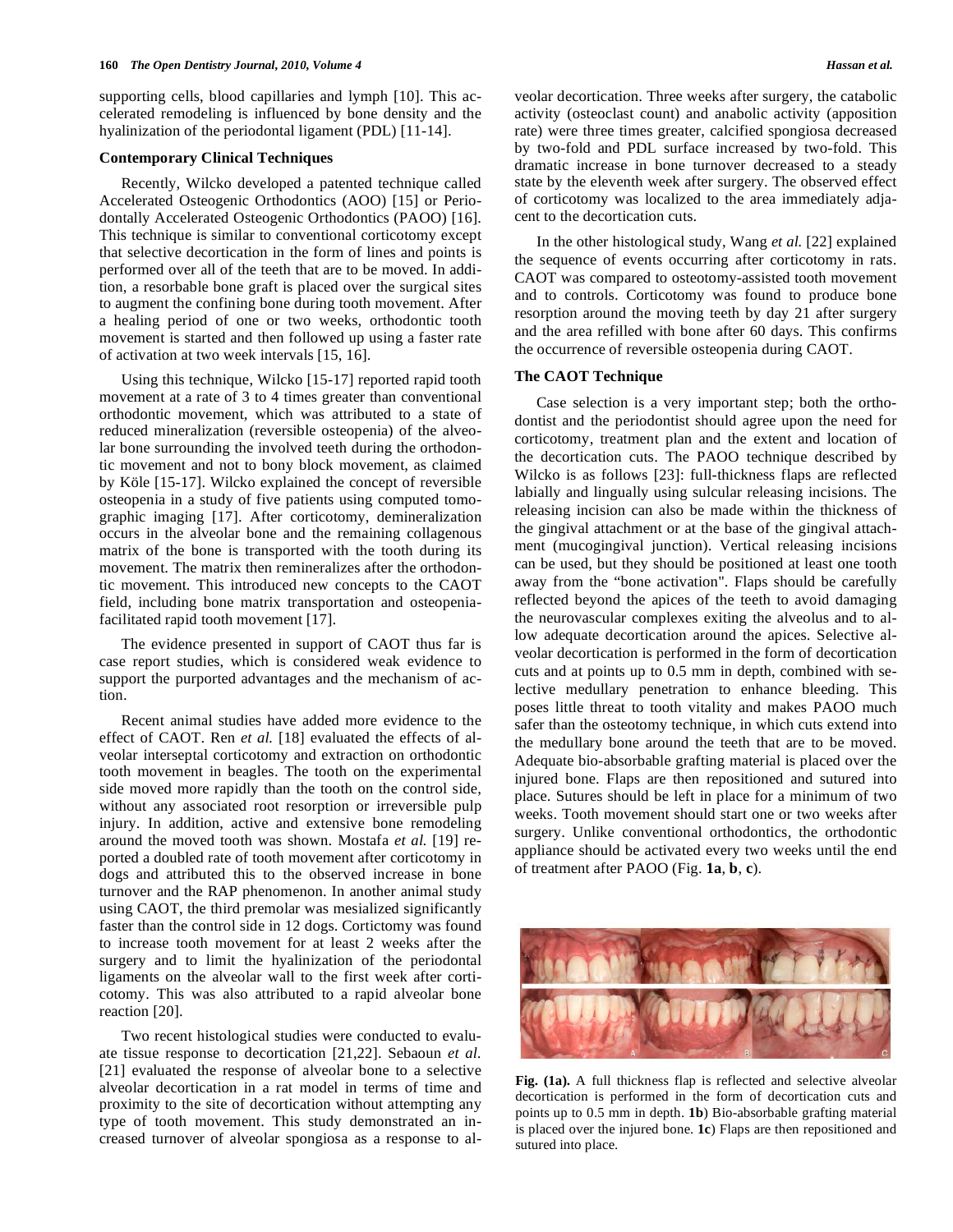## **Indications and Clinical Applications**

Several clinical applications for CAOT have been reported. Corticotomy was used to facilitate orthodontic tooth movement and to overcome some shortcomings of conventional orthodontic treatment, such as the long required duration, limited envelope of tooth movement and difficulty of producing movements in certain directions. These applications include the following:

## **1. Resolve Crowding and Shorten Treatment Time**

Corticotomy and osteotomy were used in orthodontics primarily to resolve crowding in a shorter period of time. Several authors have described cases in which moderate and severe crowding was treated without extraction by corticotomy/osteotomy-assisted orthodontics and in shorter periods of time [15-17, 24]. It has been shown that corticotomy is efficient in reducing the treatment time to as little as onefourth the time usually required for conventional orthodontics [17]. Wilcko published a report about two adult patients with severe crowding who were treated *via* AOO in just 6.5 months [17]. Wilcko also reported a case of an adult female who was treated in only 4.5 months [16]. Hajji [24] studied the effects of resolving mandibular anterior dental crowding by comparing non-extraction ( $n = 30$ ), extraction ( $n = 34$ ), and corticotomy-facilitated non-extraction  $(n = 20)$  orthodontic treatments in a clinical trial. The mean active treatment time for the corticotomy-facilitated group was 6.1 months, versus 18.7 months required for non-extraction orthodontics and 26.6 months for extraction therapy. A reduced chance of root resorption [25, 26], less oral hygienerelated enamel decalcification and better patient cooperation and acceptance are possible advantages when lengthy orthodontic treatment is avoided.

## **2. Accelerate Canine Retraction after Premolar Extraction**

Canine retraction after premolar extraction is a lengthy step during the extraction stage of orthodontic treatment. Canine retraction was accelerated by corticotomy in two animal studies. Both studies demonstrated faster canine retraction when compared to conventional orthodontic retraction of the canines [18-19].

#### **3. Enhance Post-Orthodontic Stability**

Stability after orthodontic treatment may not always be achievable. Little has shown that 10 years after orthodontic treatment, only 30% of patients had satisfactory alignment of the mandibular incisors [27]. Stability was reported as one of the advantages of corticotomy-assisted orthodontics [24]. Corticotomy-facilitated orthodontic treatment was found to result in better retention compared to conventional orthodontic treatment [24, 28]. The improved stability was attributed to the increased turnover of tissues adjacent to the surgical site. Unfortunately, there is still no strong evidence for enhanced stability after CAOT in the literature. Definitive conclusions cannot be made unless prospective controlled studies are conducted.

# **4. Facilitate Eruption of Impacted Teeth**

Surgical traction of impacted teeth, especially the canines, is a frustrating and lengthy procedure. A study by Fischer [29] showed that under the same periodontal conditions, the corticotomy-assisted approach produced faster tooth movement during traction of palatally impacted canines compared to conventional canine traction methods at the end of either treatment. In an adult female patient, an impacted second premolar was facilitated to erupt spontaneously using corticotomy after creating enough space as a part of an overall fixed orthodontic treatment, which included extraction of the first premolars and bilateral corticotomyassisted expansion. Spontaneous eruption was completed in three months without any orthodontic traction (Figs. **2** and **3**).



**Fig. (2).** Pre-treatment panoramic radiograph of a female patient showing an impacted upper left second premolar.



**Fig. (3).** Post treatment panoramic radiograph of the same patient in figure 2, showing the fully erupted second premolar after CAE, extraction of the adjacent first premolar and fixed orthodontic treatment.

## **5. Facilitate Slow Orthodontic Expansion**

A limited number of successful techniques is available for the treatment of maxillary arch constriction; these include surgically-assisted rapid palatal expansion (SARPE) and slow palatal expansion. These techniques are aggressive in nature and less accepted by patients. The presence of nongrowing alveolar bone that confines the teeth in the predetermined space available in the alveolus limits transverse tooth movement [30]. Yen *et al.* reported a cleft patient with palatal constriction in the upper arch who was treated *via* corticotomy assisted expansion (CAE) after surgical closure of a palatal fistula [31]. CAE is an effective technique for the treatment of maxillary transverse deficiency in adults and is assumed to provide greater stability and better periodontal health than conventional expansion, which can be less effective, dangerous and unstable in many patients. In addition, CAE allows differential expansion as well as unilateral ex-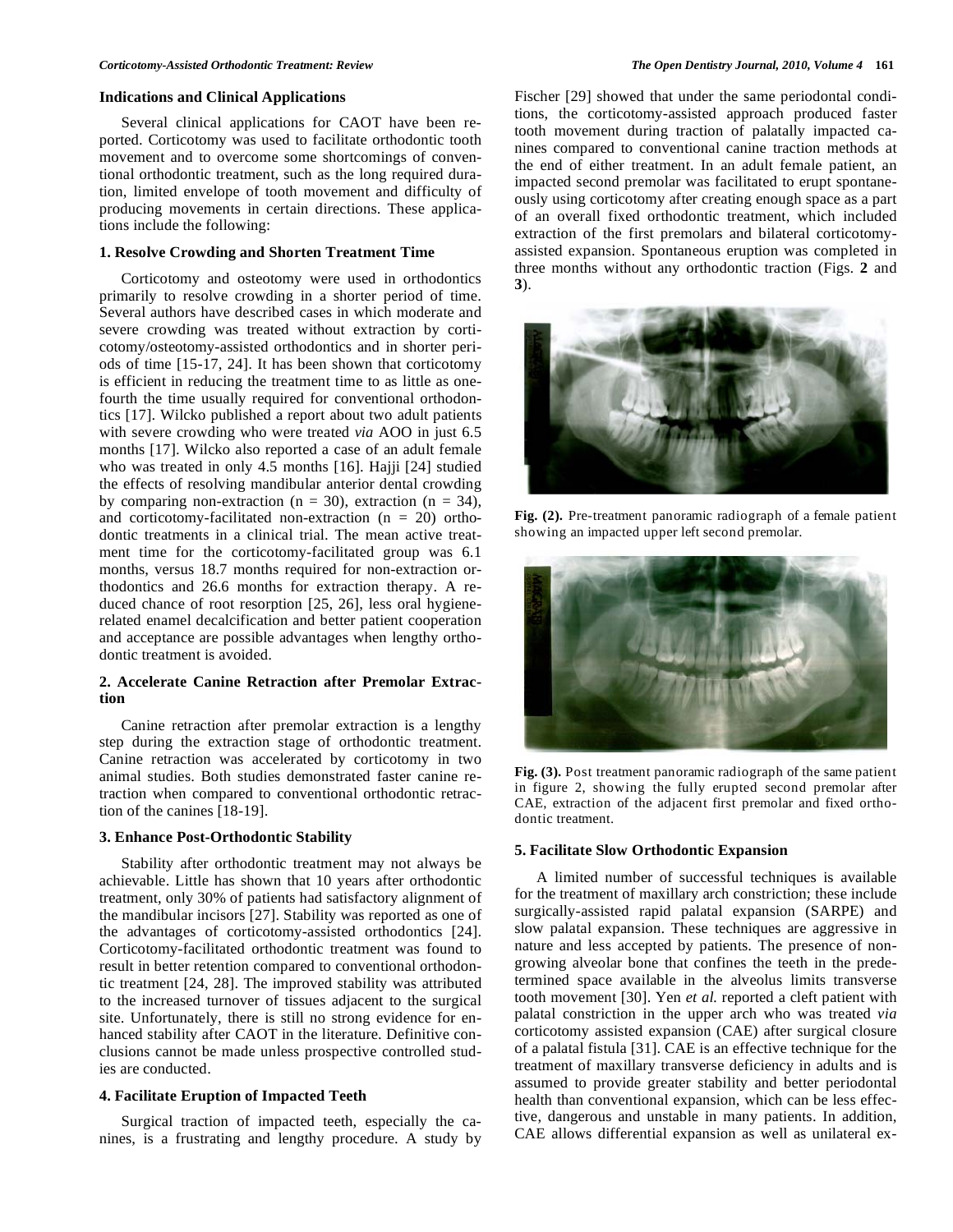#### **162** *The Open Dentistry Journal, 2010, Volume 4**Hassan et al.**Hassan et al.**Hassan et al.*

pansion in a more controlled way than conventional expansion. Figs. (**4** and **5**) present a case of severely constricted maxilla that was expanded using a quad-helix appliance assisted by bilateral buccal and palatal decortication. Successful expansion of the upper arch was achieved; the inter-molar distance was increased by 5 mm, and the inter-canine distance was increased by 4 mm.



**Fig. (4).** Pre-treatment intra-oral photographs of an adult female patient having a severe bilateral cross-bite treated by CAE and fixed orthodontic appliance.



**Fig. (5).** Post-treatment intra-oral photographs of the same patient seen in Fig. (**4**).

CAE can be a good alternative to conventional orthodontic mechanics in the treatment of unilateral cross-bites in adults, which are either less efficient, patient-dependent, or accompanied by unnecessary side effects such as overexpansion on the normal side, canting of the occlusal plane and compromised vertical dimension [32, 33]. Performing corticotomy on only the constricted side helps to overcome these unnecessary side effects. The decorticated side is assumed to exhibit reduced resistance to expansion and faster tooth movement, making the effect of any bilateral expansion appliance unilateral. Figs. (**6** and **7**) show a case with a true unilateral cross-bite treated efficiently in 15 months using a quad-helix appliance assisted by unilateral right buccal and palatal decortications and fixed orthodontic appliance.

# **6. Molar Intrusion and Open Bite Correction**

CAOT has also been used in the treatment of severe anterior open bite in conjunction with skeletal anchorage [34, 35]. Moon *et al.* achieved sufficient maxillary molar intrusion (3.0 mm intrusion in two months) using corticotomy combined with a skeletal anchorage system with no root resorption and with no patient compliance required [35]. Olivieria *et al.* [36] also reported 4 mm of molar intrusion in 2.5 months using corticotomy in one patient and 3 to 4 mm in 4 months in another patient. Hawang and Lee [37] demon-



**Fig. (6).** Pre-treatment intra-oral photographs of an adult female patient having a unilateral cross-bite, treated by unilateral CAE and fixed orthodontic treatment.



**Fig. (7).** Post-treatment intra-oral photographs of the patient seen in Fig. (**6**).

strated intrusion of supra-erupted molars using corticotomy, full-time use of magnetic appliances and night-time use of a vertical-pull chin-cup.

Intrusion can also be obtained using other orthodontic treatment approaches without selective corticotomies; however, this requires a longer active treatment time. Yao *et al.* [38] achieved a 4 mm molar intrusion using skeletal anchorage in 7.6 months. Sherwood *et al.* [39] obtained a 4 mm intrusion in 6.5 months using mini-titanium plates, and Enacar *et al.* [40] registered approximately 4 mm intrusion in 8.5 months.

# **7. Manipulation of Anchorage**

CAOT was used in the treatment of bimaxillary protrusion as an adjunct to manipulate skeletal anchorage without any adverse side effects in only one-third of the regular treatment time [41].

CAOT was also used to achieve molar distalization. After performing segmental corticotomy around the molars, the anchorage value and resistance of the molars to distal movement were effectively reduced without the use of any extra anterior anchorage devices [42].

### **Contraindications and Limitations**

Patients with active periodontal disease or gingival recession are not good candidates for CAOT. In addition, CAOT should not be considered as an alternative for surgically assisted palatal expansion in the treatment of severe posterior cross-bite. CAOT also should not be used in cases where bimaxillary protrusion is accompanied with a gummy smile, which might benefit more from segmental osteotomy [43].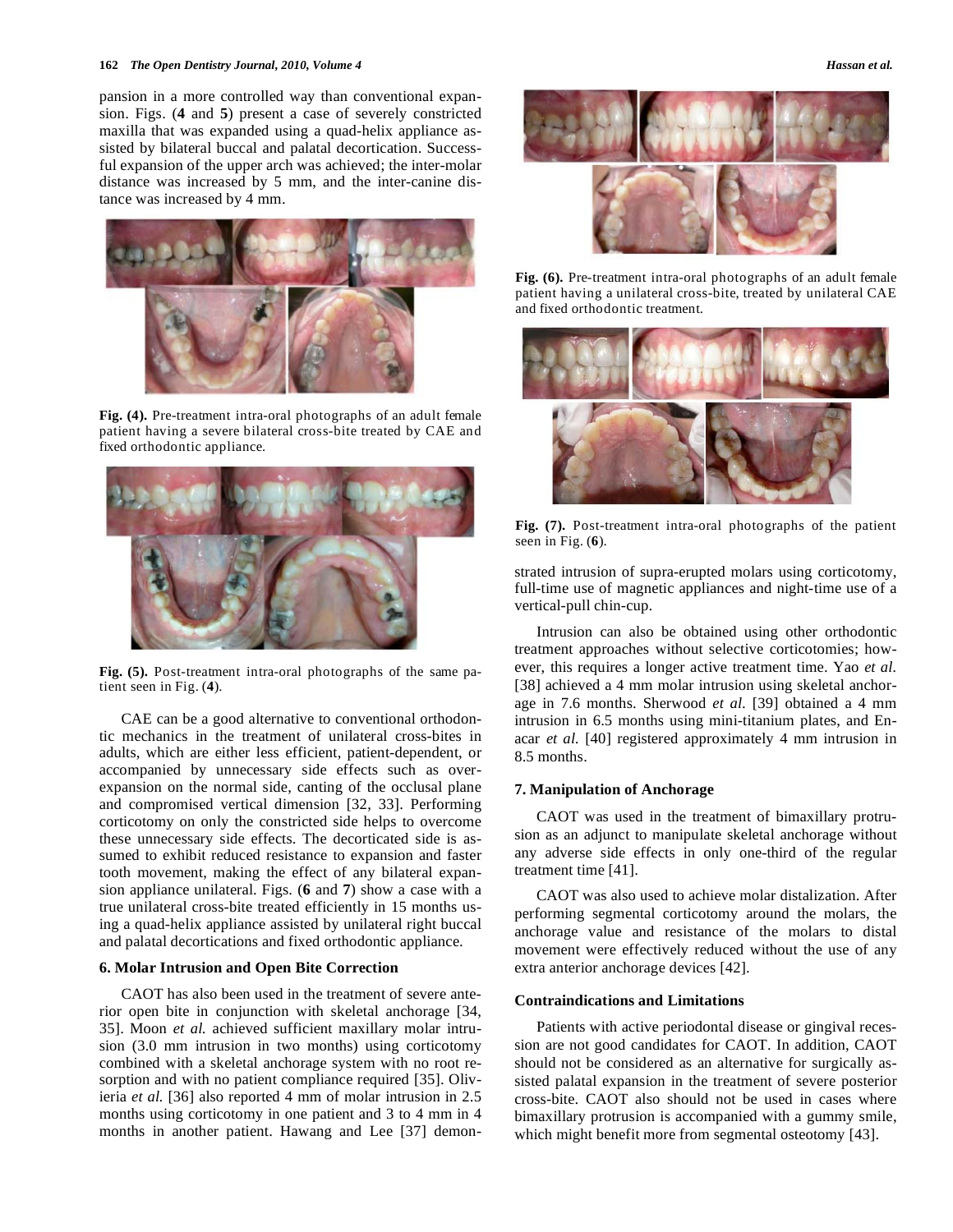#### **Complications and Side Effects**

Although CAOT may be considered a less-invasive procedure than osteotomy-assisted orthodontics or surgically assisted rapid expansion, there have still been several reports regarding adverse effects to the periodontium after corticotomy, ranging from no problems [8, 41, 44] to slight interdental bone loss and loss of attached gingiva [45], to periodontal defects observed in some cases with short interdental distance [46]. Subcutaneous hematomas of the face and the neck have been reported after intensive corticotomies [6, 47]. In addition, some post-operative swelling and pain is expected for several days.

No effect on the vitality of the pulps of the teeth in the area of corticotomy was reported [47]. Long-term research on pulpal vitality after rapid movement has not been evaluated in the literature. In an animal study, Liou *et al.* [48] demonstrated normal pulp vitality after rapid tooth movement at a rate of 1.2 mm per week. However, pulp vitality deserves additional investigation.

It is generally accepted that some root resorption is expected with any orthodontic tooth movement [49]. An association between increased root resorption and duration of the applied force was reported [50-52]. The reduced treatment duration of CAOT may reduce the risk of root resorption. Ren *et al.* [18] reported rapid tooth movement after corticotomy in beagles without any associated root resorption or irreversible pulp injury. Moon *et al.* reported safe and sufficient maxillary molar intrusion (3.0 mm intrusion in two months) using corticotomy combined with a skeletal anchorage system with no root resorption [35]. Long-term effect of CAOT on root resorption requires further study.

## **CONCLUSION**

CAOT is a promising technique that has many applications in the orthodontic treatment of adults because it helps to overcome many of the current limitations of this treatment, including lengthy duration, potential for periodontal complications, lack of growth and the limited envelope of tooth movement. The mechanism behind CAOT can be summarized as the induction of bone metabolism *via* decortication lines and points around the teeth to be moved to enhance bone and periodontal turnover, resulting in a transient stage of osteopenia during treatment. This enhances and accelerates tooth movement if followed by a short period of orthodontic appliance treatment. PAOO effects and mechanism were confirmed by recent well designed histological studies. However, further randomized testing in humans is still needed to confirm the claimed advantages of this technique and to evaluate the long term effects.

#### **REFERENCES**

- [1] Mathews DP, Kokich VG. Managing treatment for the orthodontic patient with periodontal problems. Semin Orthodont 1997; 3: 21- 38.
- [2] Ong MM, Wang HL. Periodontic and orthodontic treatment in adults. Am J Orthodont Dentofacial Orthoped 2002 ; 122: 420-28.
- [3] Fitzpatrick Barry N. Corticotomy. Aust Dent J 1980; 25: 255-58.
- [4] Kole H. Surgical operation on the alveolar ridge to correct occlusal abnormalities. Oral Surg Oral Med Oral Pathol Oral Radiol Endod 1959; 12: 515-29.
- [5] Anholm M CD, Crites D, Hoff R, Rathbun E. Corticotomyfacilitated orthodontics. Calif Dent Assoc J 1986; 7: 8-11.
- [6] Gantes B, Rathbun E, Anholm M. Effects on the periodontium following corticotomy-facilitated orthodontics: case reports. J Periodontol 1990; 61: 234-8.
- [7] Suya H. Corticotomy in orthodontics. In: Hosl E, Baldauf A, Eds. Mechanical and biological basics in orthodontic therapy. Heidelberg, Germany: Huthig Buch Verlag; 1991; p. 207-26.
- [8] Duker J. Experimental animal research into segmental alveolar movement after corticotomy. J Maxillofac Surg 1975; 3: 81-4.
- [9] Frost HM. The regional accelerated phenomenon. Orthop Clin N Am 1981; 12: 725-6.
- [10] Yaffe A, Fine N, Binderman I. Regional accelerated phenomenon in the mandible following mucoperiosteal flap surgery. J Periodontol 1994; 65: 79-83.
- [11] Verna C, Dalstra M, Melsen B. The rate and the type of orthodontic tooth movement is influenced by bone turnover in a rat model. Eur J Orthod 2000; 22: 343-52.
- [12] Verna C, Melsen B. Tissue reaction to orthodontic tooth movement in different bone turnover conditions. Orthod Cranio fac Res 2003; 6: 155-63.
- [13] Goldie RS, King GJ. Root resorption and tooth movement in orthodontically treated, calcium-deficient, and lactating rats. Am J Orthod 1984; 85: 424-30.
- [14] Bohl MV, Maltha JC, Von den Hoff JW, Kuijpers-Jagtman AM. Focal hyalinization during experimental tooth movement in beagle dogs. Am J Orthod Dentofacial Orthop 2004; 125: 615-23.
- [15] Wilcko WM, Wilcko MT, Bouquot JE, Ferguson DJ. Rapid orthodontics with alveolar reshaping: two case reports of decrowding. Int J Periodontics Restorative Dent 2001; 21: 9-19.
- [16] Wilcko MT, Wilcko WM, and Nabil F. Bissada . An evidencebased analysis of periodontally accelerated orthodontic and osteogenic techniques: a synthesis of scientific perspectives. Semin Orthod 2008; 14: 305-16.
- [17] Wilcko WM, Ferguson DJ, Bouquot JE, Wilcko MT. Rapid orthodontic decrowding with alveolar augmentation: case report. World J Orthod 2003; 4: 197-205.
- [18] Ren A, Ly T, Zhao B, Chen Y, Bai D. Rapid orthodontic tooth movement aided by alveolar surgery in beagles. Am J Orthod Dentofacial Orthop 2007; 131: 160.e1-10.
- [19] Mostafa YA, Fayed MM, Mehanni S, ElBokle NN, Heider AM. Comparison of corticotomy-facilitated vs standard tooth-movement techniques in dogs with miniscrews as anchor units. Am J Orthod Dentofacial Orthop 2009; 136: 570-7.
- [20] Iino S, Sakoda S, Ito G, Nishimori T, Ikeda T, Miyawaki S. Acceleration of orthodontic tooth movement by alveolar corticotomy in the dog. Am J Orthod Dentofacial Orthop 2007; 131: 448.e1- 448.e8
- [21] Sebaoun JD, Kantarci A, Turner JW, Carvalho RS, Van Dyke TE, Ferguson DJ. Modeling of trabecular bone and lamina dura following selective alveolar decortication in rats. J Periodontol 2008; 79: 1679-88.
- [22] Lei Wang L, Lee W, Lei DL, Liu YP, Yamashita DD, Yen SL. Tisssue responses in corticotomy- and osteotomy-assisted tooth movements in rats: Histology and immunostaining. Am J Orthod Dentofacial Orthop 2009; 136: 770.e1-11.
- [23] Wilcko MT, Wilcko WM, Pulver JJ, Bissada NF, Bouquot JE. Accelerated osteogenic orthodontics technique: a 1-Stage surgically facilitated rapid orthodontic technique with alveolar augmentation. J Oral Maxillofac Surg 2009; 67: 2149-59.
- [24] Hajji SS. The influence of accelerated osteogenic response on mandibular de- crowding [thesis]. St Louis: St Louis Univ, 2000.
- [25] Machado I, Ferguson DJ, Wilcko WM, Wilcko MT, AlKahadra T. Root resorption following orthodontics with and without alveolar corticotomy. J Dent Res 2002; 80: 301.
- [26**]** McFadden WM, Engstrom C, Engstrom H, Anholm JM. A study of the relationship between incisor intrusion and root shortening. Am J Orthod Dentofacial Orthop 1989; 96: 390-6.
- [27] Little RM. Stability and relapse of dental arch alignment, In: Burstone CJ, Nanda R, Eds. Retention and stability in orthodontics. Philadelphia, Saunders 1993; p. 97-106.
- [28] Nazarov AD, Ferguson DJ, Wilcko WM, Wilcko MT. Improved retention following corticotomy using ABO objective grading system. J Dent Res 2004; 83: 2644.
- [29] Fischer TJ. Orthodontic treatment acceleration with corticotomyassisted exposure of palatally impacted canines. Angle Orthod 2007; 77: 417-20.